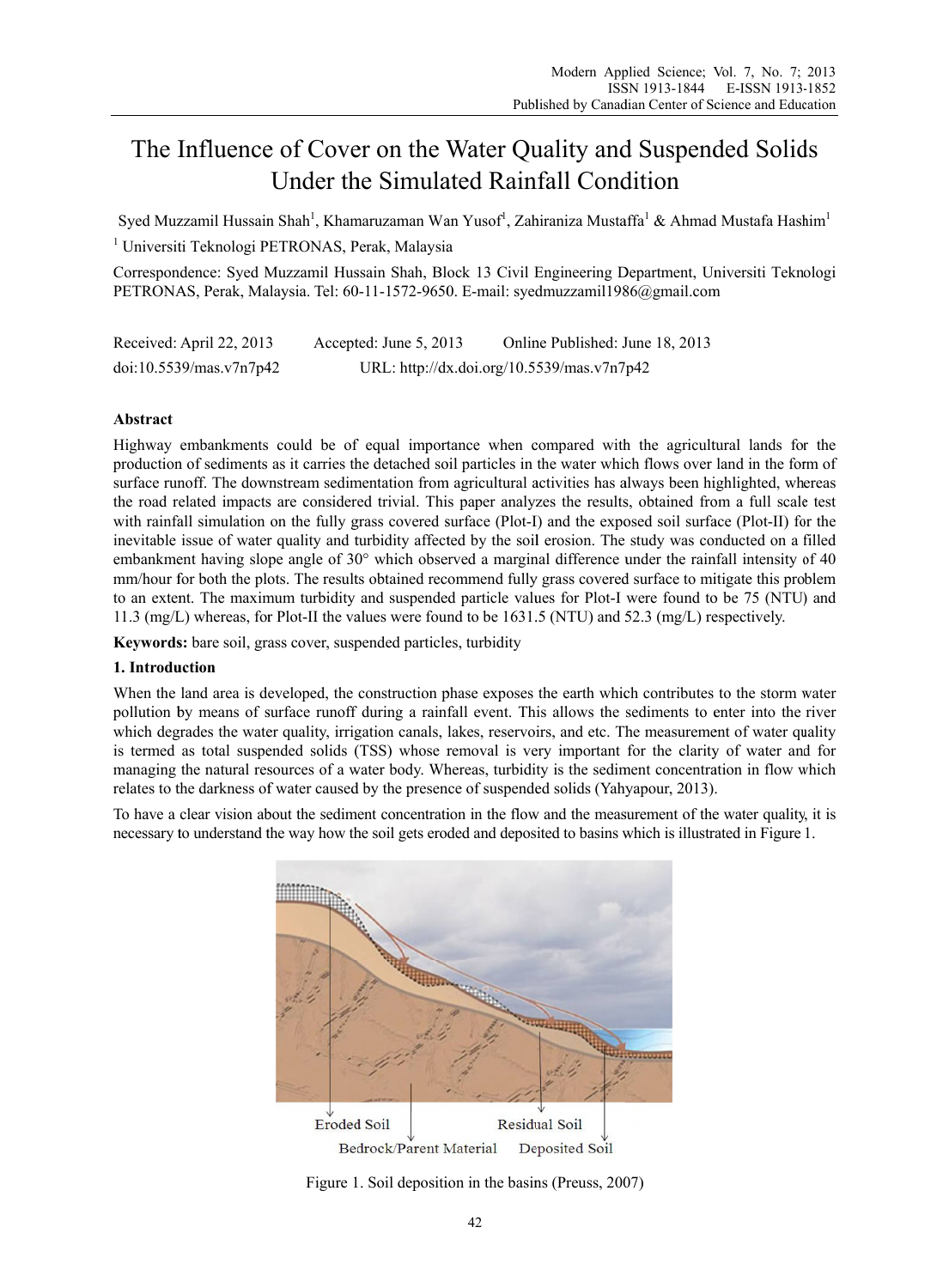The improvement of agricultural practices including the soil conservation measures has been traditionally focused in many tropical countries to mitigate on-site soil detachment and off-site sedimentation. However, the potential importance of the roads in accumulating runoff and soil erosion is well recognized but rarely quantified (Rijsdijk, 2007). For developing a humid tropical region, it requires knowledge on rainfall and runoff response before implementing the engineering practices to minimize the erosion process (Leong, 2007). Soil detachment is an unavoidable process which cannot be disregarded (Bakr, 2012). It is such a concern for which it is adequate to say "think globally, act locally" (Toy, 2002) as it leads to the process of sedimentation which is responsible for the higher turbidity rates and the suspended particles in the water channel (Chou, 2010). However, for preserving the global environment it is necessary to understand the relation between land cover and soil erosion.

The concentration of contaminants in the water channel is mainly due to the process of erosion, which is also responsible for the devastation of the nutrient-rich top soil for which it is suggested to treat the diffused pollutants at its origin (Deletic, 2001). Human activities and natural processes are both responsible for the potential susceptibility of an area to erosion (Ekholm, 2012) which is responsible for several negative affects among which the most vital are worsening of the road utilities, increment in the maintenance cost and reconstruction, loss of soil productivity, and deposition in the water channel leading to its instability (Sekitar, 1996).

Vegetated areas are best recommended to trap the suspended sediments in the flow (Yahyapour, 2013). However, a study negates that planting grass is ineffective to shelter the soil from erosion (Wilson, 2012). Although, land cover has been favored by several studies against erosion as it influence the runoff intensity which restricts the flow of the detached soil particles to the water channel (Peng, 2012). Comparatively, in reducing the soil loss herbaceous vegetation is suggested to be more protective than the woody vegetation (Bert, 2007) as it allows the water to penetrate through the soil pores which decelerates the runoff velocity (Deletic, 2001). It rapidly grows with a dense root system which grips the soil particles from detachment (De Baets, 2006) and softens the kinetic energy of the rain drop which shelter the soil from its direct impact (Zuazo, 2011). Its implication is therefore suggested to be much more reliable conservation measure than the artificial methods (Samani, 2002).

The focus of the study is the bare highway embankments and unprotected slopes which possesses great threat towards water quality and the channel storage capacity. Soil erosion relates to the impact of rain drop which is the most significant factor as it loosens, erodes and removes the soil particles from their place of origin. This affects the soil geometry and worsens the soil arrangement, resulting in its failure. It allows the detached particles to flow with the surface runoff which then reaches the rivers and the process of deposition occurs.

Primarily, the objective of the study is to observe the influence of cover in reducing the turbidity and suspended particles values by comparing it with the bare soil surface, for which the water samples were collected at different time intervals from the runoff generated by the simulated rainfall condition.

Table 1 shows an overview of the previous studies describing problems caused by the deposited soil in the stream channels. Few of the major problems associated with the silt deposition are assembled below.

| Author and year        | Problem              | Description                                                                                                                                                                                                                                                                                                                                                                                                                                                                |
|------------------------|----------------------|----------------------------------------------------------------------------------------------------------------------------------------------------------------------------------------------------------------------------------------------------------------------------------------------------------------------------------------------------------------------------------------------------------------------------------------------------------------------------|
| (Chou et al., 2010)    | Severe precipitation | Tahan River of northern Taiwan faced a severe<br>precipitation of the last 40 years with the peak inflow of<br>$8500 \text{ m}^3 \text{ sec}^{-1}$ and the total runoff volume of 700 million<br>$m3$ which was three times more than the capacity of the<br>reservoir. Majority of the landslides were reported to be<br>collapsed which flushed around 28 million $m3$ of the<br>sediments into the reservoir which raised the turbidity of<br>the steam by 100,000 NTU. |
| (Ziegler et al., 1997) | Unpaved roads        | Unpaved roads are significant source of soil erosion<br>which is responsible for low infiltration rates. It leads to<br>the increased sediment loads which not only degrade the<br>landscape but it also influx the toxic contaminants and<br>disruptive nutrients to the water channel affecting the<br>water quality.                                                                                                                                                    |

Table 1. Problems accountable to silt deposition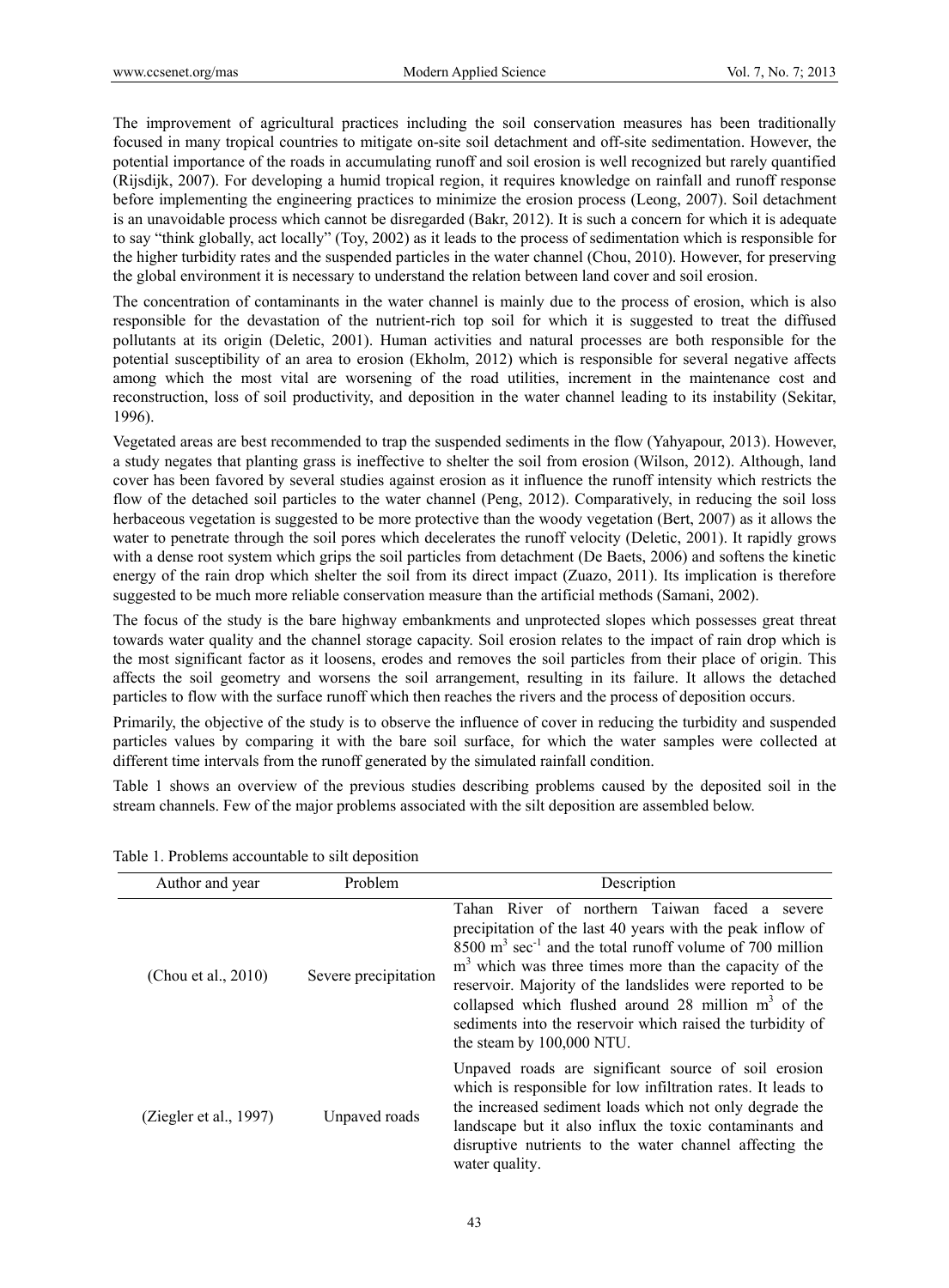| (Cornish et al., $2001$ ) | Forest harvesting                        | The road-stream connectivity is suggested to be the most<br>important factor in delivering sediments to the catchment.<br>Forest harvesting in the absence of roads generally<br>reduced turbidity levels if precautionary measures are<br>adopted during harvesting. |
|---------------------------|------------------------------------------|-----------------------------------------------------------------------------------------------------------------------------------------------------------------------------------------------------------------------------------------------------------------------|
| (Yahyapour et al., 2013)  | Detrimental impact<br>on fauna and flora | From the construction site the non point pollution<br>contributes to the storm water pollution and enters the<br>river which affects the aquatic and wildlife.                                                                                                        |
| (Coffin et al., 2007)     | Toxic contaminants                       | The storm water runoff carries not only the sediments but<br>also the toxic chemicals associated with the roads and<br>vehicles are taken into the storm water drainage system.                                                                                       |

## 2. Material and Method

The site location and rainfall data, description of the study area, and the experimental procedures used for determining the turbidty rates and the total suspended soilds have been discussed in this section.

#### 2.1 Site Location and Rainfall Data

The study was performed at Universiti Teknologi PETRONAS, Malaysia. A full scale test was performed on a fully grass covered surface (Plot-I) and a bare soil surface (Plot-II), analogous to filled embankments to observe the behavior of these plots against water quality and turbidity under the simulated rainfall intensity of 40 mm/hour (average rainfall intensity for the Perak State, Malaysia). The rainfall data was obtained and analyzed from Meteorological Department Malaysia for the year 2005 to 2011. The study was conducted for the slope angle of  $30^{\circ}$  with the gradient of 1 on 1.5 (representing typical constructed road side slopes).

#### 2.2 Description of the Study Area

Figure 2 shows the details of the existing site location. Plot-I and Plot-II were covered with plastic to hinder the effects of natural rainfall while running the experiments. The simulated rainfall condition modeled for this study was 40 mm/hour for which a flow meter was used to adjust the required rainfall intensity. The generated runoff was received in the designed container of known volume. The water samples were collected at different time intervals to study the presence of suspended particles and the water turbidity.



Figure 2. Description of the study area (a) site location of plot-I and plot-II, (b) flow meter, (c) and (d) water samples collected from Plot-I and Plot-II for assessing turbidity and suspended solids

#### 2.3 Experimental Procedures

The samples collected during the experiment were quite turbid and the turbidity meter was unable to determine its range. However, from each sample 1 ml of water was taken in to the graduated cylinder which was then mixed with 49 ml of the distilled water (1 in 50 dilutions was used for sample analysis). Now from the graduated cylinder, 10 ml of mixed sample was taken and placed into the glass cuvette which was then placed into the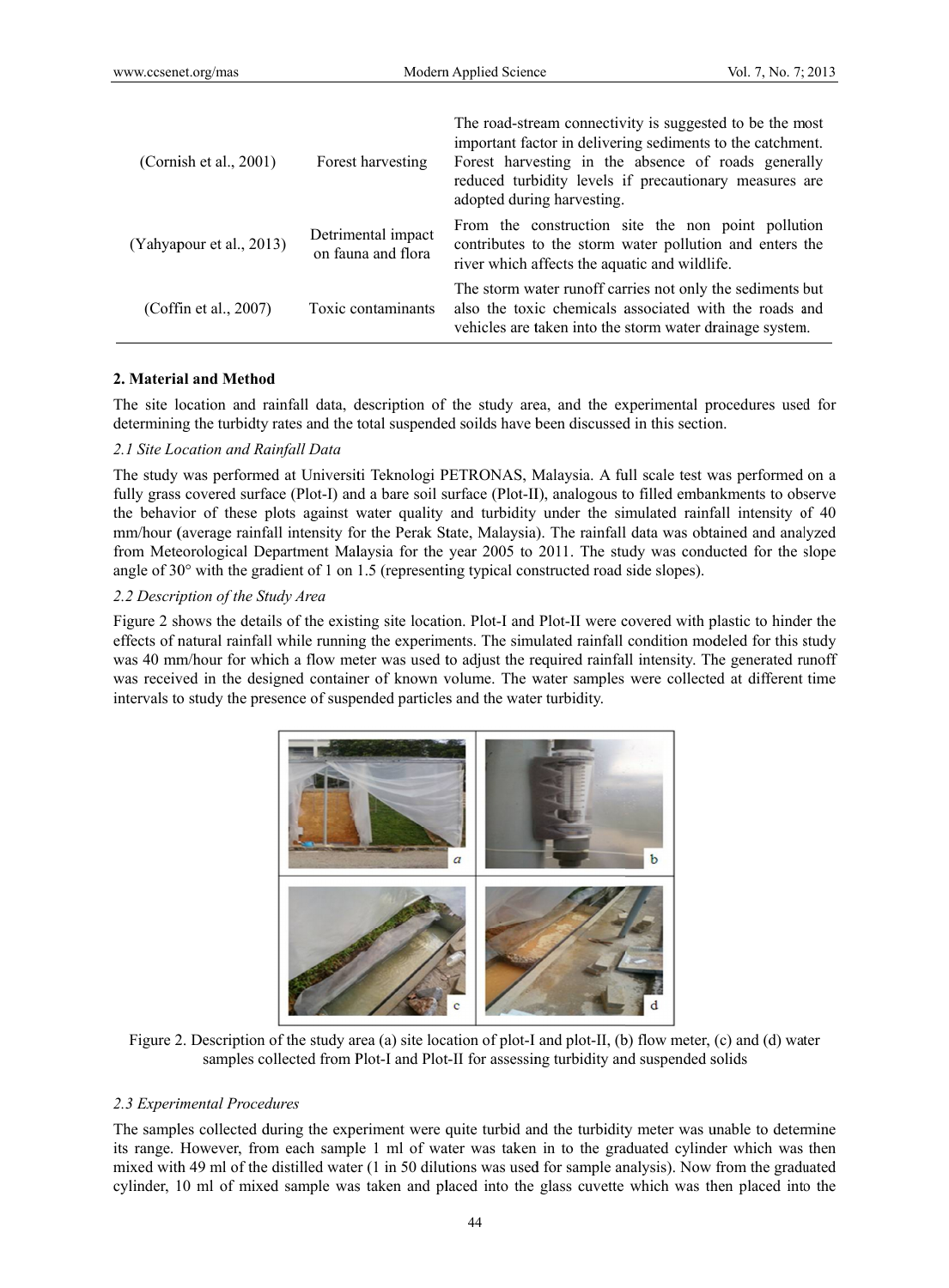turbidity meter to determine the sample turbidity as shown in Figure 3 (a) and (b).

Figures 3 (c) and (d) show the method how suspended solids were determined. The filter papers were placed in the flask using the tweezers which were then washed with the distilled water and by applying the vacuum to the flask. The filter papers were gently removed and placed in the filter holders which were then labeled and taken into the oven for 24 hours at  $105^{\circ}$ C. The filter papers were desiccated for 20 min and weighed (W<sub>1</sub>). Next, 10 ml of the water sample (original turbid sample) was taken into the graduated cylinder which was then mixed with 90 ml of distilled water which gave a total of 100 ml. For each reading, three diluted samples were poured into the flask containing washed and dried filter papers. The filter papers containing suspended particles were then dried for 1 hour and placed in the desiccators for 20 min which were then weighed  $(W_2)$ . The formula used for determining the total suspended solids (TSS) is given below.

$$
TSS = W_2 (mg) - W_1 (mg) / 0.1 (L)
$$
 (1)



Figure 3. Experimental procedure (a and b) determination of turbidity, (c) and (d) determination of suspended solids

## **3. Results**

The graphical representations of the results, attained by conducting the experiments are shown in this section.

## *3.1 Turbid dity*

Figure 4 shows the turbidity values obtained from Plot-I and Plot-II under the rainfall intensity of 40 mm/hour at different time intervals of 15 min, 30 min, 45 min, 60 min, 75 min, 90 min, 105 min, and 120min.



Figure 4. Turbidity values observed for Plot-I and Plot-II, under the Rainfall event of 40 mm/hour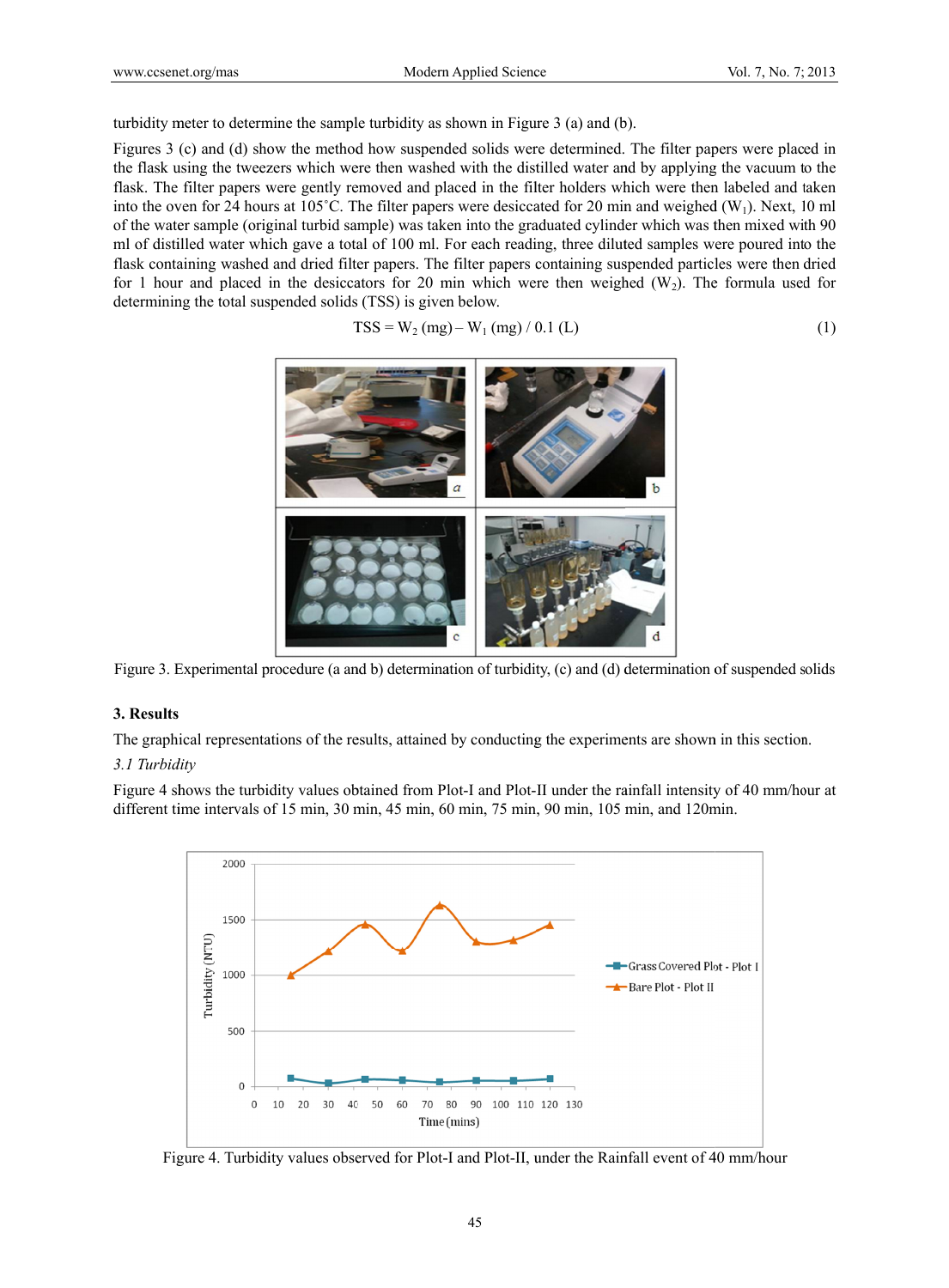# 3.2 Suspended Solids

Figure 5 shows the values of suspended solids obtained from Plot-I and Plot-II under the rainfall intensity of 40 mm/ hour at different time intervals of 15 min, 30 min, 45 min, 60 min, 75 min, 90 min, 105 min, and 120 min.



Figure 5. Suspended particles observed for Plot-I and Plot-II, under the Rainfall event of 40 mm/hour

## 4. Discussion

The maximum value obtained for turbidity under the rainfall event of 40 mm/hour from Plot-I was 70 (NTU). For Plot-II, the value was observed to be 1631.5 (NTU) which was approximately 22 times more than that of Plot-I. The maximum value obtained for suspended particles under the rainfall event of 40 mm/hour from Plot-I was 11.3 (mg/L). For Plot-II, the value was observed to be 69 (mg/L) which was nearly 6 times more than that of Plot I. The graph for both turbidity and suspended particles were not consistent because the soil eroded at different rates at different intervals of time.

This study emulates condition of newly constructed road embankments which usually remain bare after the construction. The study shows a marginal difference in the results for the small plot area of 2 meters by 6 meters only. However, in the real conditions the highway embankments may vary up to hundreds of kilometers for which the outcomes would surely be more intense if the bare soil surface is not covered. Therefore, it is recommended that once the embankments are newly constructed, it should be protected with the proper vegetative cover so that the rain drop impact does not allow the soil particles to detach from their point of origin. This helps mitigating the problems associated with silt deposition particularly originated from slope erosion. Although the full scale test was conducted for the rainfall data of Perak, Malaysia only and with native grass cover, but it can be observed under different rainfall intensities with the different vegetative covers, for different regions.

## Acknowledgements

The authors would like to thank Universiti Teknologi PETRONAS, Malaysia for the continuation of Graduate Assistantship and the URIF grant (code  $\# 22/12$ ) for funding the project.

## **References**

- Bakr, N., Weindorf, D. C., Zhu, Y., Arceneaux, A. E., & Selim, H. M. (2012). Evaluation of compost/mulch as highway embankment erosion control in Louisiana at the plot-scale. Journal of Hydrology, 468-469(25), 257-267. http://dx.doi.org/10.1016/j.jhydrol.2012.08.040
- Bert, R. (2007). Book Review: ILandforming: An Environmental Approach to Hillside Development, Mine Reclamation and Watershed Restoration N by Horst J. Schor and Donald H. Gray. Hoboken, New Jersey: John Wiley & Sons, 2007. Civil Engineering-ASCE, 77(10).
- Chou, F. N. F., & Wu, C. W. (2010). Reducing the impacts of flood-induced reservoir turbidity on a regional water system. Advances  $in$ Water Resources, 146-157. supply  $33(2)$ , http://dx.doi.org/10.1016/j.advwatres.2009.10.011
- Coffin, A. W. (2007). From roadkill to road ecology: A review of the ecological effects of roads. Journal of